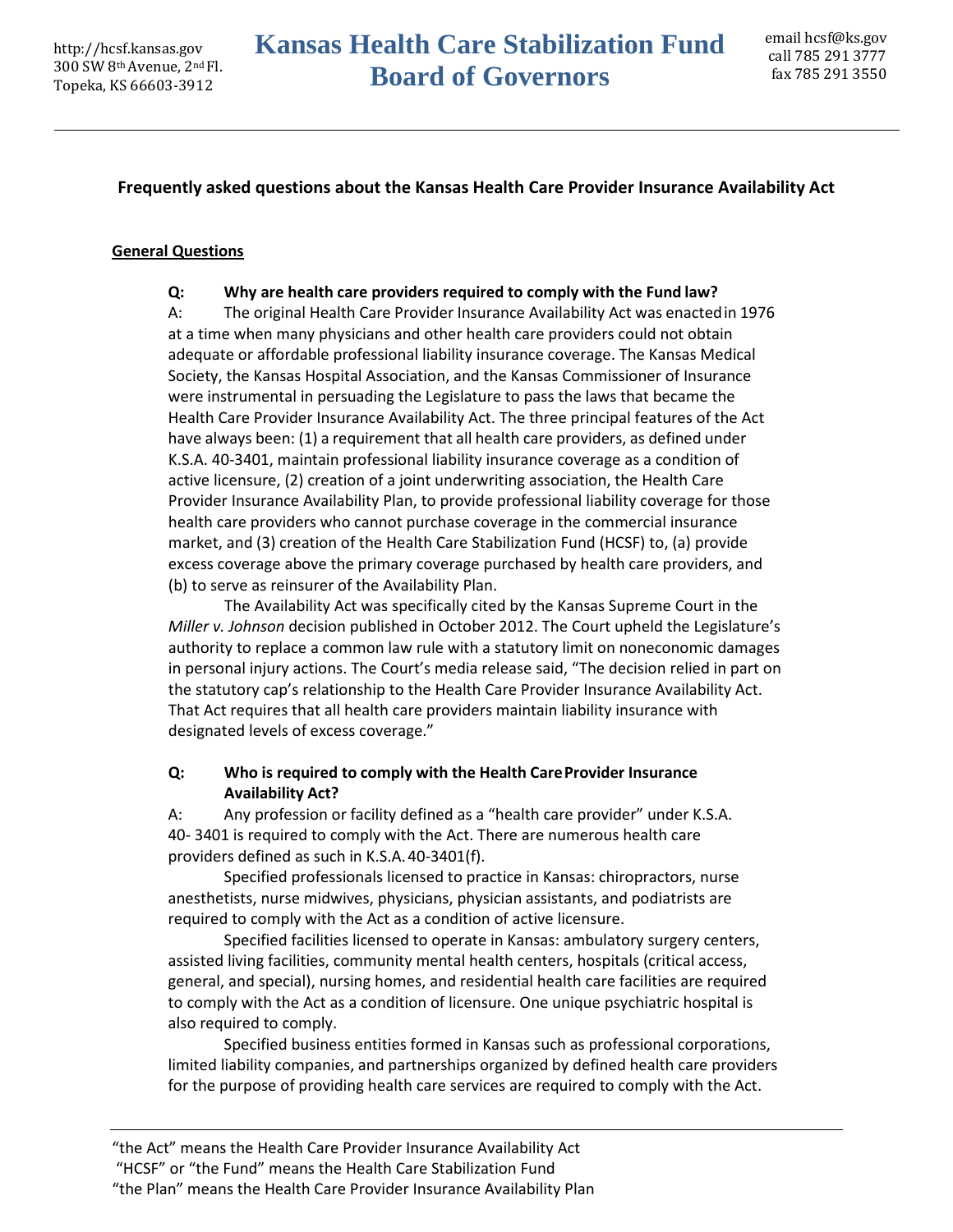## **Q: Are dentists, optometrists, or pharmacists required to comply with the Health Care Provider Insurance AvailabilityAct?**

A: No. There are a few dentists certified by the Kansas Board of Healing Arts to administer anesthesia who are required to comply, but generally, dentists are not required to comply. For a number of years optometrists and pharmacists were required to comply and for that reason, they are listed in K.S.A. 40-3401(f). Another section in the Act discontinues compliance for optometrists and pharmacists as of July 1, 1991.

### **Q: I am a health care provider but my profession is not included in your list. Can I participate in HCSF coverage?**

A: No. Only those professionals, facilities, and business entities specifically defined as health care providers under K.S.A. 40-3401 are eligible for HCSF coverage.

### **Requirements**

### **Q: What is required of a health care provider in order to comply with the Availability Act?**

A: The principal requirements include: (1) professional liability insurance (PLI) coverage purchased from a company authorized by the Kansas Commissioner of Insurance to sell PLI to health care providers. These companies are often referred to as "admitted carriers." The PLI policy must be a claims-made policy and there must be separate limits of coverage (at least \$500,000 per claim subject to not less than \$1,500,000 annual aggregate coverage) for each individual health care provider insured under the PLI policy. If the health care provider is a Kansas resident, the insurance company is responsible for collecting the appropriate surcharge payment and is responsible for submitting a notice of basic coverage to the HCSF Board of Governors within 30 days of the effective date of the PLI policy.

A non-resident health care provider may be insured by a company that is not an admitted carrier, but only if the non-admitted insurance company has submitted a properly executed declaration of compliance with the Health Care Provider Insurance Availability Act. Then the non-resident health care provider may be eligible to render professional services in Kansas. The individual non-resident health care provider is responsible for submitting a non-resident certification with a copy of the PLI certificate of insurance as well as the surcharge payment to the HCSF Board of Governors.

## **Q: I provide telemedicine services from out of state and do notactually practice in Kansas. Am I required to comply with the Kansas laws pertaining to professional liability insurance?**

A: If you read images, read slides, or otherwise provide telemedicine servicesto a patient located in Kansas, then you must have an active license to render professional services in Kansas regardless of where you are located. In that case, you must also comply with Kansas laws governing professional liability insurance and participation in Health Care Stabilization Fund coverage.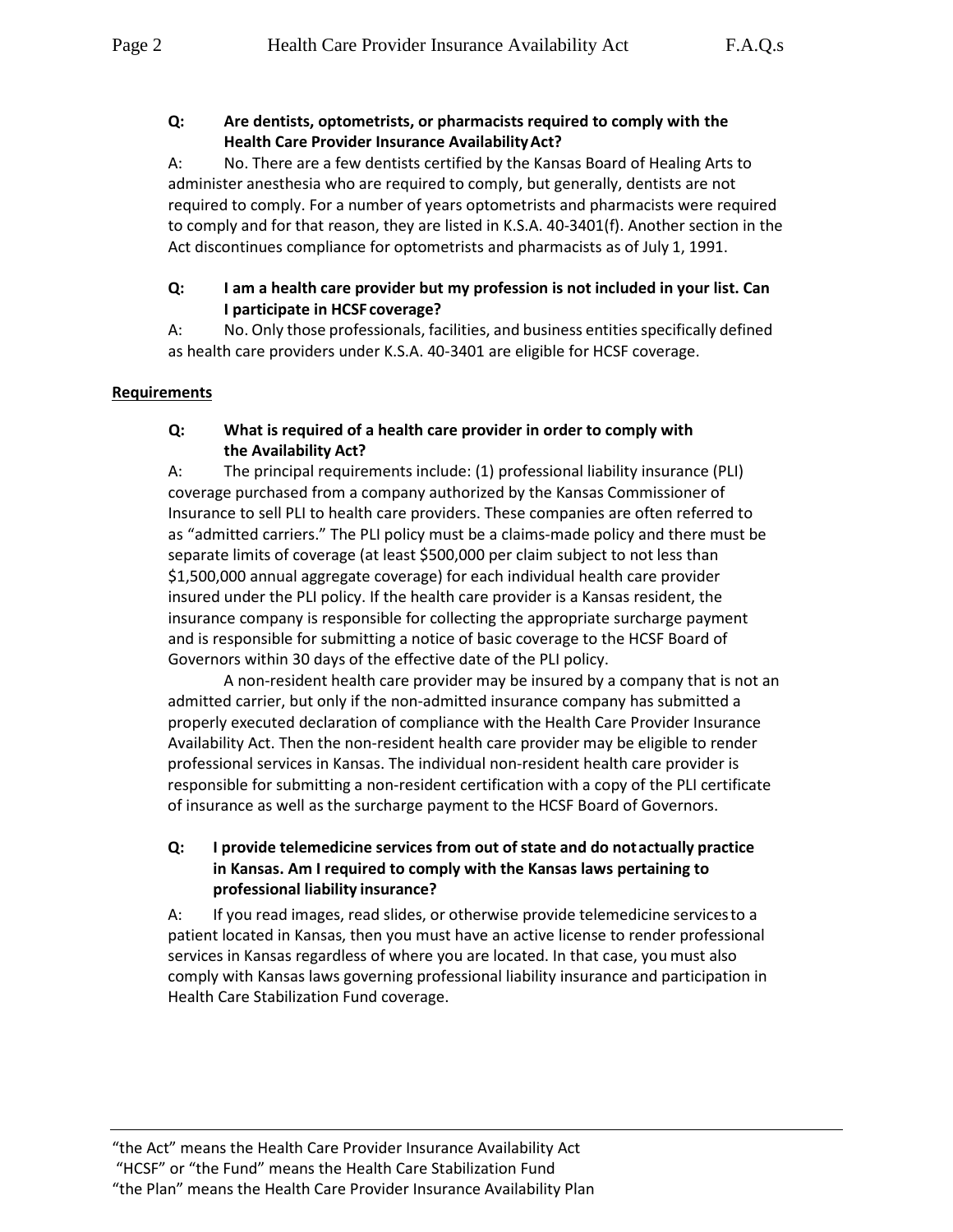A: Yes. Whether the health care providers are individual professionals or separately licensed facilities, a single policy covering multiple health care providers may be issued as long as the policy provides separate limits of coverage for each insured health care provider. The limits cannot be less than \$500,000 per claim and cannot be less than \$1,500,000 annual aggregate for each licensed health care provider. There cannot be shared limits and the insurer must collect and remit an appropriate HCSF surcharge for each insured health careprovider.

**Q: I am an out-of-state health care provider and I already have a liability insurance policy that provides \$1.0 million per claim coverage. Why should I also be required to pay for additional coverage via theHCSF?**

A: Some medical professional liability insurance policies contain an endorsement that stipulates different coverage limits when the insured health care provider is rendering professional services in a so-called "Fund State" like Kansas. If your policy has such a provision, your coverage under the policy will become \$500,000 per claim when you are practicing in Kansas.

**Q: If for some reason a Kansas resident health care provider cannot obtain the basic professional liability insurance coverage required for compliance with the Availability Act, can the health care provider purchase liability insurance from anon- admitted insurance company?**

A: No. The Legislature created the Health Care Provider Insurance Availability Plan (the Plan) to assure that all Kansas health care providers will always have access to the basic professional liability insurance coverage required under the Act. The Plan is independent from the Health Care Stabilization Fund. The Plan is operated by a servicing carrier that is similar to a third party administrator. To assure that the Plan does not become competitive with commercial insurance companies, the Plan adopts premium rates that are higher than commercial premium rates. Furthermore, the Plan normally requires two declination letters from admitted insurance companies before it will insure a health care provider. To obtain contact information for the current servicing carrier, send an email message to [hcsf@ks.gov.](mailto:hcsf@ks.gov)

## **Self-Insurance**

## **Q: Can a health care provider beself-insured?**

A: Yes. But the statute allowing self-insurance is very limited. In order to be eligible to apply for permission to self-insure, the individual health care provider must have an annual premium of \$150,000 or more for the basic \$500,000 per claim/\$1,500,000 annual aggregate coverage. If the health care provider is eligible to apply for a certificate of self-insurance, the health care provider must meet rigorous standards in order to be approved by the Board of Governors. Among other things, the health care provider must submit documentation that the health care provider has sufficient financial resources including assets reserved exclusively for payment of professional liability claims, and also has appropriate procedures established to process and handle claims.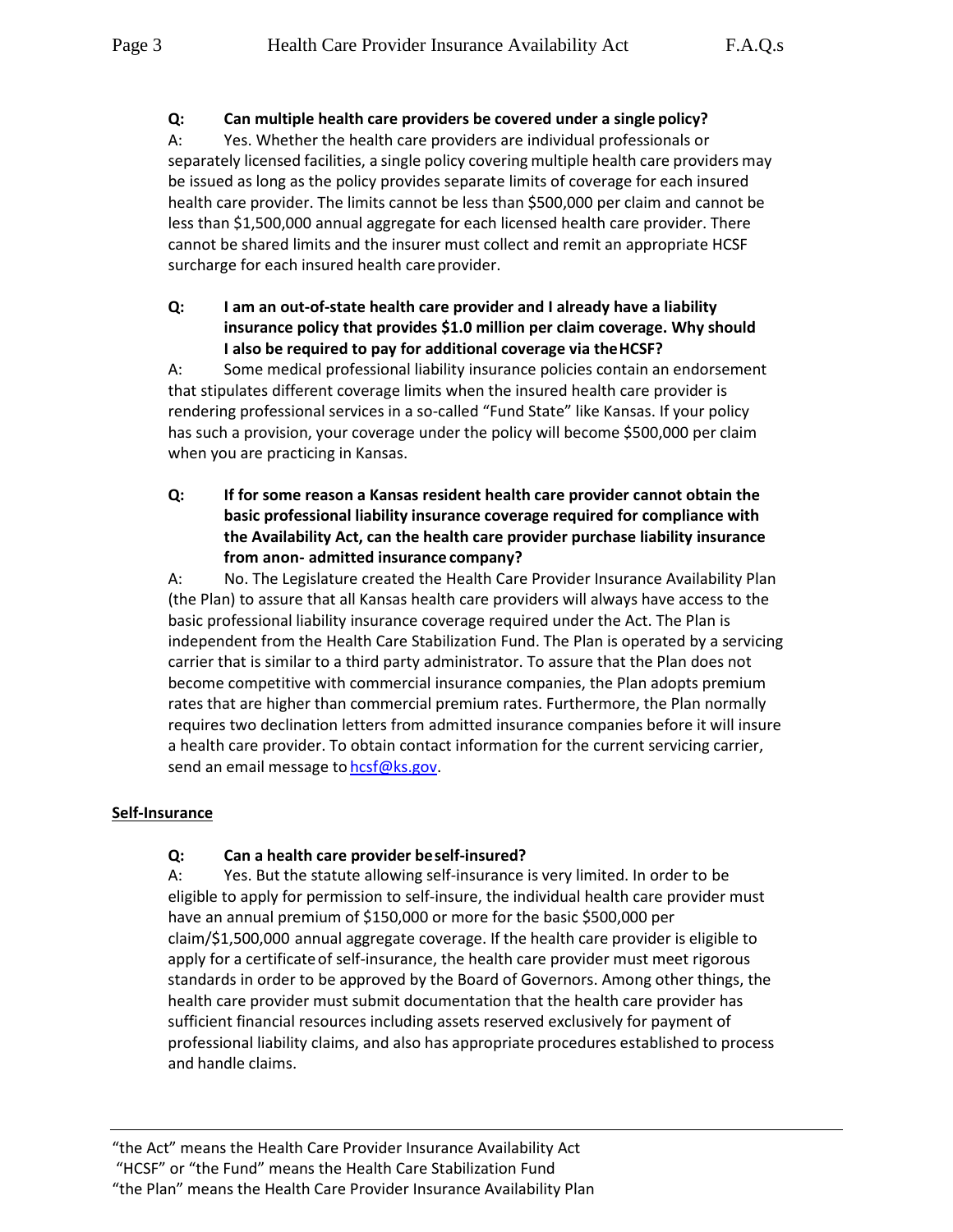## **Q: Can a non-resident health care provider beself-insured?**

A: No. A non-resident health care provider may be insured by a non-admitted insurance company that has signed and submitted a declaration of compliance with the Health Care Provider Insurance Availability Act, but cannot be covered by a selfinsurance plan.

# **Q: If a health care system employs numerous health care providers and the premium for the group exceeds \$150,000, would it be possible to self-insure the group?**

A: No. The Kansas statute governing self-insurance of health careproviders defines a health care system as common ownership of two or more licensed facilities. It does not include health care professionals.

## **Tail Coverage**

## **Q: When a health care provider retires or otherwise discontinues his or her professional services in Kansas, can the health care provider obtain an extended reporting endorsement (tail coverage) from the Health Care Stabilization Fund?**

A: One of the advantages of coverage from the HCSF is automatic tail coverage when a health care provider becomes inactive. The tail coverage is statutory; there is no insurance policy issued. The amount of coverage is equal to the level of HCSF coverage in effect on the date of the incident giving rise to the malpractice claim, plus the amount of basic coverage required under K.S.A. 40-3402. For most health care providers, this means they will have automatic tail coverage of \$1.0 million per claim when the health care provider becomes inactive. A health care provider should convert his or her license to inactive status at the same time they discontinue their basic PLI policy in order to assure HCSF tail coverage. Similarly, a facility that discontinues operations should cancel its Kansas license in order to assure tail coverage.

## **Q: How long will my tail coverage last?**

A: HCSF tail coverage is continuous and unless the Legislature amends or repeals Kansas law, it will not expire. There are statutes of limitation in Kansas that determine how long a health care provider is liable for care provided to a patient.

#### **Licensure**

### **Q: I am planning to retire and my license will expire not long thereafter. Can I just allow my license to lapse by not renewing it?**

A: Yes. But it would be better to coordinate inactivation of your license with the date of cancellation of your basic professional liability insurance policy. It is easy to inactivate a license and there is no fee. Then the inactive license will be cancelled if itis not renewed.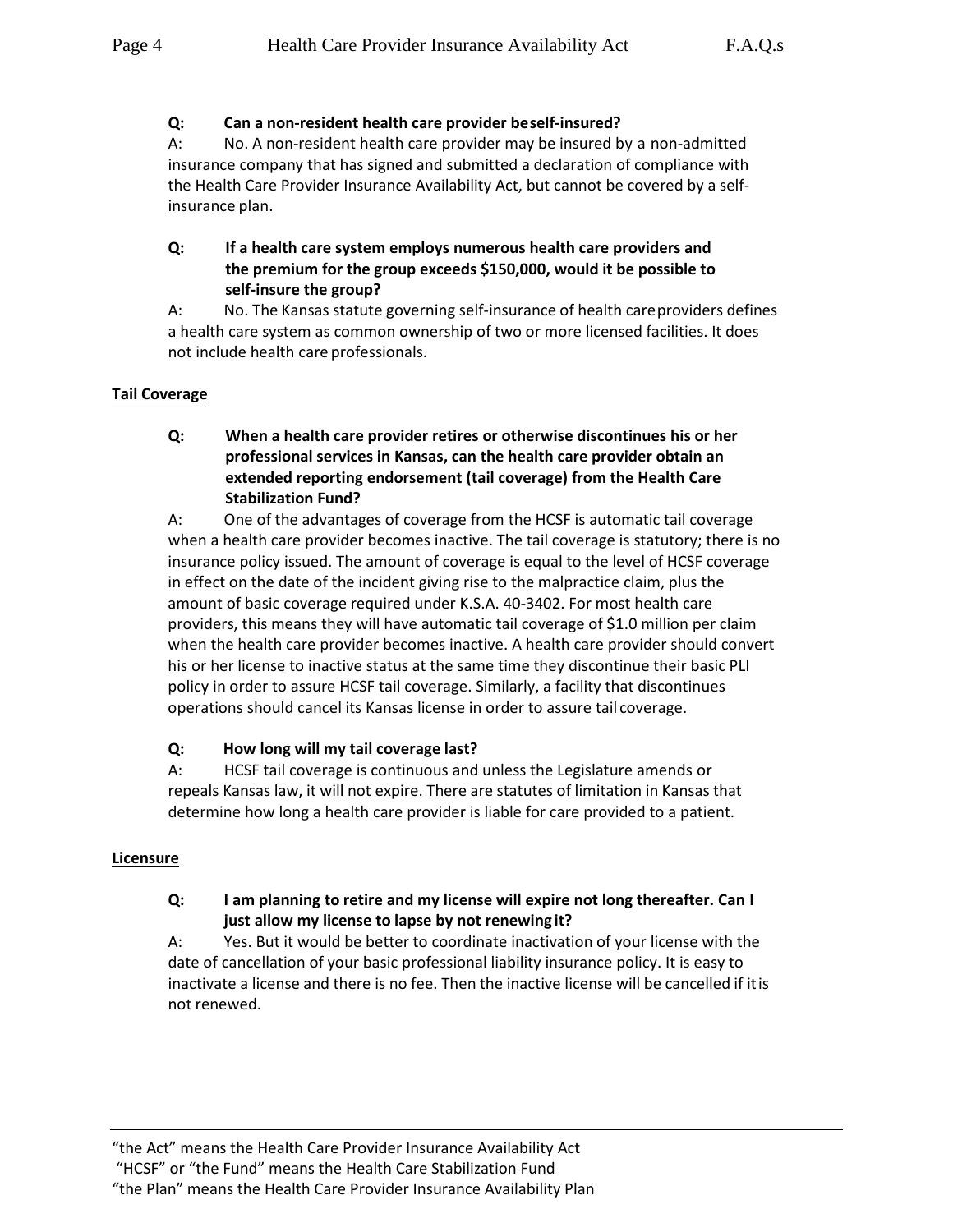**Q: I am in the process of relocating to Kansas and I have applied for an active license. The licensing agency informs me that I need proof of professional liability insurance in order to be licensed, but the insurance company informs me that I need an active license in order to obtain a policy. What can I do?**

A: Apply for the basic insurance coverage and obtain a letter of intent from the insurance company. Send the letter of intent to the HCSF Compliance Section so we can verify that the insurer has been approved by the Insurance Commissioner. If the company is an approved insurer, we will forward the letter of intent to the licensing agency. The licensing agency will accept the letter of intent for purposes of processing your application and if all other requirements are met, will issue an active license. The insurer will then make the insurance policy effective on the same date as your active license to practice in Kansas.

**Q: I am relocating out of state. Can I maintain my Kansas license just in case I might return to practice in Kansasagain?**

A: Because health care providers are required to comply with theHealth Care Provider Insurance Availability Act as a condition of active licensure to render professional services in Kansas, there are two optionsavailable.

- 1. You can inactivate your license as of the date you discontinue your professional liability insurance policy, thereby assuring that you will receive the benefit of tail coverage via the HCSF. This is not the same as cancelling your license. If you decide to resume your practice in Kansas, you can convert your inactive license back to active status by showing evidence of continuing education credits and arrangements for professional liability insurance coverage. Some health care providers choose to convert their active license to exempt status which results in the same tail coverage as conversion to inactive status.
- 2. You can maintain an active license if you also maintain compliance after becoming a non-resident. In this case, tail coverage would be unnecessary because your compliance would be continuous. It is important to know that when you become a non-resident, the HCSF will continue to cover any claims that may arise as a resultof professional services rendered when you were in compliance as a Kansas resident. But when you are a non-resident, the HCSF will cover only those claims that arise as a result of your practice in the State ofKansas.

## **Facilities**

## **Q: Are nursing facilities for mental health required to comply with the Health Care Provider Insurance AvailabilityAct?**

A: No. Because the Legislature did not specifically define nursing facilities for mental health as health care providers under the Availability Act, nursing facilities for mental health are not eligible for coverage under the Health Care Stabilization Fund.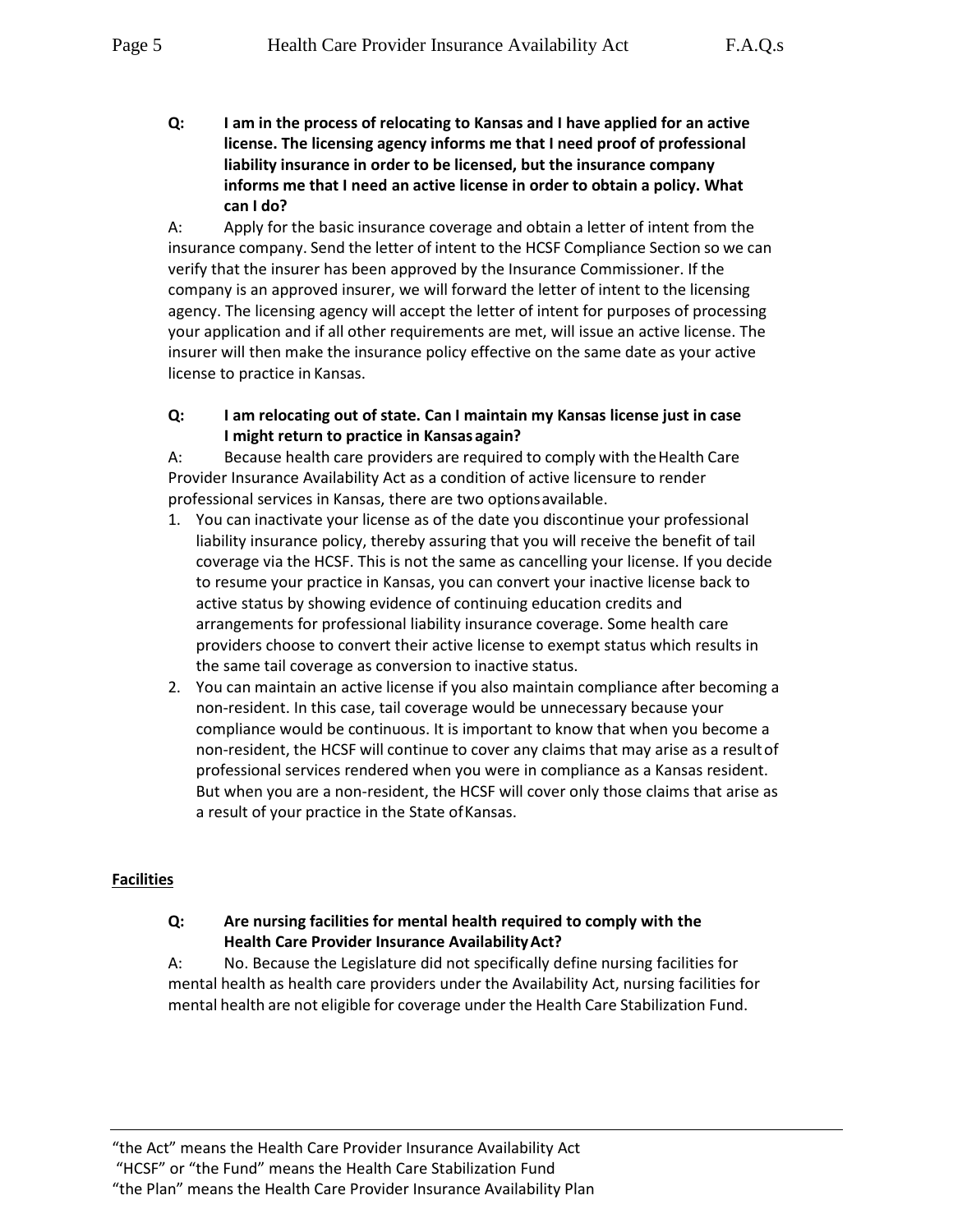#### **Q: Are separate insurance policies required for general liability versus professional liability?**

A: No. A single policy can provide both types of coverage as long as the type of coverage and associated limits are clearly identified. In addition, the policy can provide coverage for health care providers as defined under K.S.A. 40-3401(f) and separately insure other professional staff members who are not defined health care providers. Such policies cannot, however, stipulate a total aggregate policy limit that could interfere with the minimum limits for those health care providers insured under the policy. Furthermore the separate limits of coverage for each licensed health care provider must be identified in the policy.

### **Q: If a health care provider is a facility that employs different typesof employees, what kind of coverage is provided pursuant to the Health Care Provider Insurance Availability Act?**

A: The Act stipulates that the Health Care Stabilization Fund is liable for "Any amount due from a judgment or settlement which is in excess of the basic coverage" of a health care provider "for any personal injury or death arising out of the rendering of or the failure to render professional services." The Act also stipulates that the amount of HCSF coverage is the amount that was selected by the health care provider at the time of the incident that resulted in a claim. The phrase "professional services" is defined under the Act to mean "patient care or other services authorized under the act governing licensure of a health care provider." In other words, the HCSF does not cover general liability. Furthermore, there are specific provisions in the Act that exclude coverage for sexual acts or criminalacts.

If a health care provider facility employs nurses, therapists, or other professional staff that are not defined health care providers under K.S.A. 40-3401(f), and the facility is named as a defendant as a result of alleged negligence by a non-health care provider, then the HCSF will cover the vicarious liability of the health care provider facility. If, however, an individual non-health care provider staff person is named as a defendant, the non-health care provider is not covered by the HCSF. Similarly, because officers and administrators are not defined health care providers, if they are named individually as defendants in a professional liability claim, the HCSF cannot provide coverage. If the health care provider facility is named as a defendant as a result of alleged negligence by an officer or administrator that results in injury to a patient, then the HCSF will cover the vicarious liability of the facility. For these reasons, many health care provider entities purchase separate professional liability coverage for health care staff who are not defined health care providers under K.S.A.40-3401(f).

## **Q: Our client has sold their facility to a new owner. How does our client obtain tail coverage?**

A: Nothing in the Health Care Provider Insurance Availability Act precludes the seller from purchasing an extended reporting endorsement or tail coverage policy. A seller may want to obtain coverage for any claim that exceeds the buyer's policy limits. The purchase of an extended reporting endorsement or tail coverage policy does not, however, relieve the buyer of the responsibility imposed by K.S.A. 40-3402(a) to purchase coverage for "claims made during the term of the policy which were incurred during the term of such policy or during the prior term of a similar policy." Unless a health care provider facility is actually closed and the license cancelled, there is no tail coverage provided by the HCSF.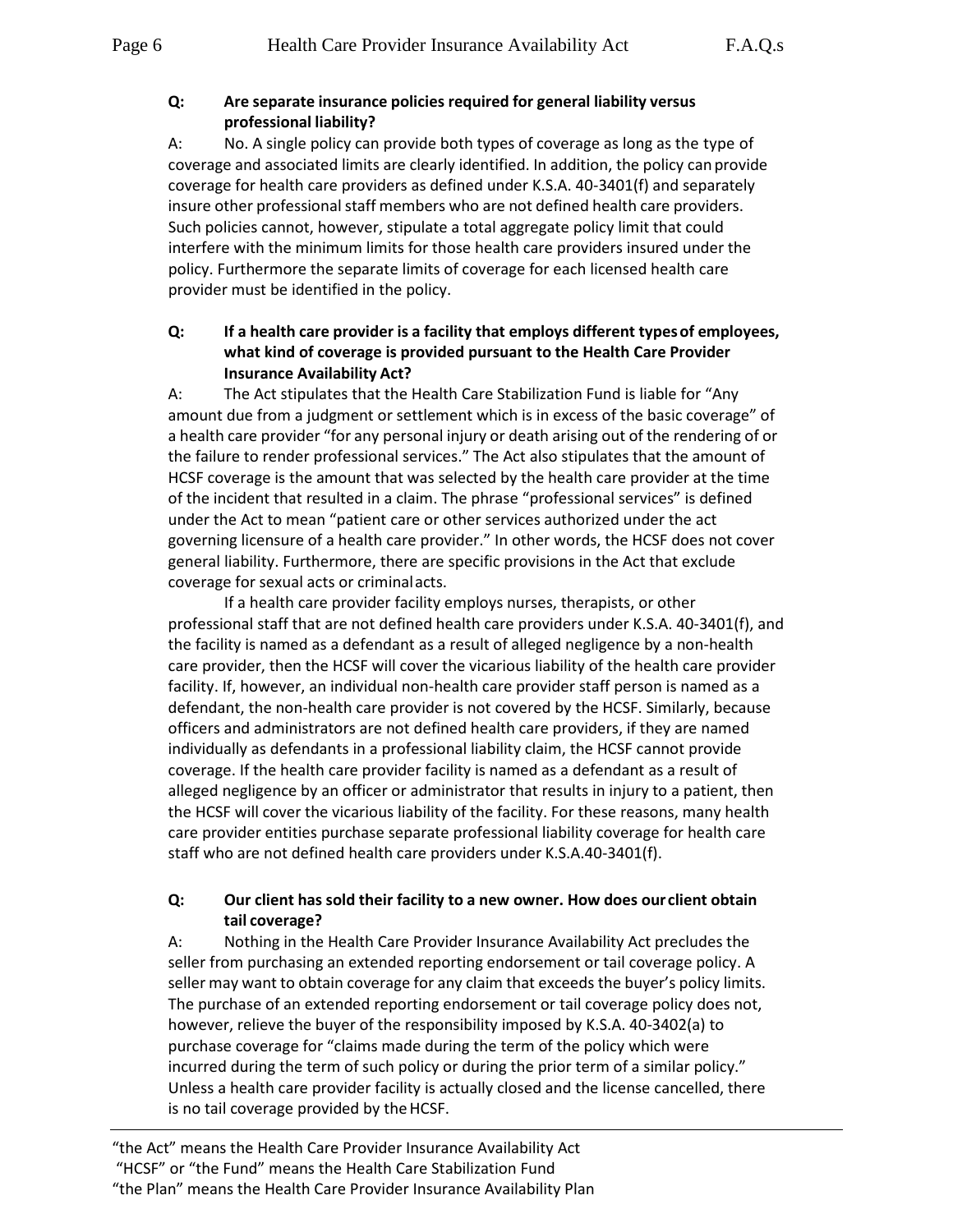**Q: Are the owners, lessees, operating companies, management firms or similar entities involved in operation of a health care provider facility covered by the Health Care Stabilization Fund?**

A: No. The Health Care Stabilization Fund is liable for "Any amount due from a judgment or settlement that is in excess of the basic coverage" of a health care provider "for any personal injury or death arising out of the rendering of or the failure to render professional services." The phrase "professional services" is defined under the Act to mean "patient care or other services authorized under the act governing licensure of a health care provider." Owners, lessees, operating companies, management firms and similar entities are not licensed by the State of Kansas for purposes of rendering patient care, nor are they identified in the definition of "health care provider" under the Act.

### **Business Entities**

**Q: How do I determine whether a business entity meets the definition of health care provider and is required to participate in theFund?**

A: Send an email message to [hcsf@ks.gov.](mailto:hcsf@ks.gov) Provide the name of the business entity, explain your inquiry, and request assistance from the HCSF Legal Section.

**Q: How do I file an amendment to create a Professional Limited Liability Company?**

A: In order for a Limited Liability Company (hereafter LLC) to be eligible for Health Care Stabilization Fund coverage, it must have a professional purpose and all of the members must be defined health care providers. Therefore, the entity must be a Professional LLC. If you have formed a General LLC rather than a Professional LLC, an amendment form is available on the Kansas Secretary of State's website. Form "CL" is available at UR[L http://www.kssos.org/forms/business\\_services/CL.pdf](http://www.kssos.org/forms/business_services/CL.pdf)

If you have questions about filing an amendment, contact your legal counsel or you can contact the Business Services Department in the Secretary of State's office at 785-296-4564. In general, you will indicate you wish to form a Professional LLC, set forth a professional purpose, and attach an original certificate from the appropriate regulatory board indicating the members have active Kansas licenses and the corporate name has been approved. The amendment, filing fee, and original certificate are mailed to the Secretary of State's office.

## **Q: Who do I contact to obtain the certificate from the regulatory agency?**

A: To obtain a certificate from the Board of Healing Arts, call 785-296-7413 and ask to speak with a staff member in the Office of General Counsel. To obtain a certificate from the Board of Nursing, call 785-296-4929.